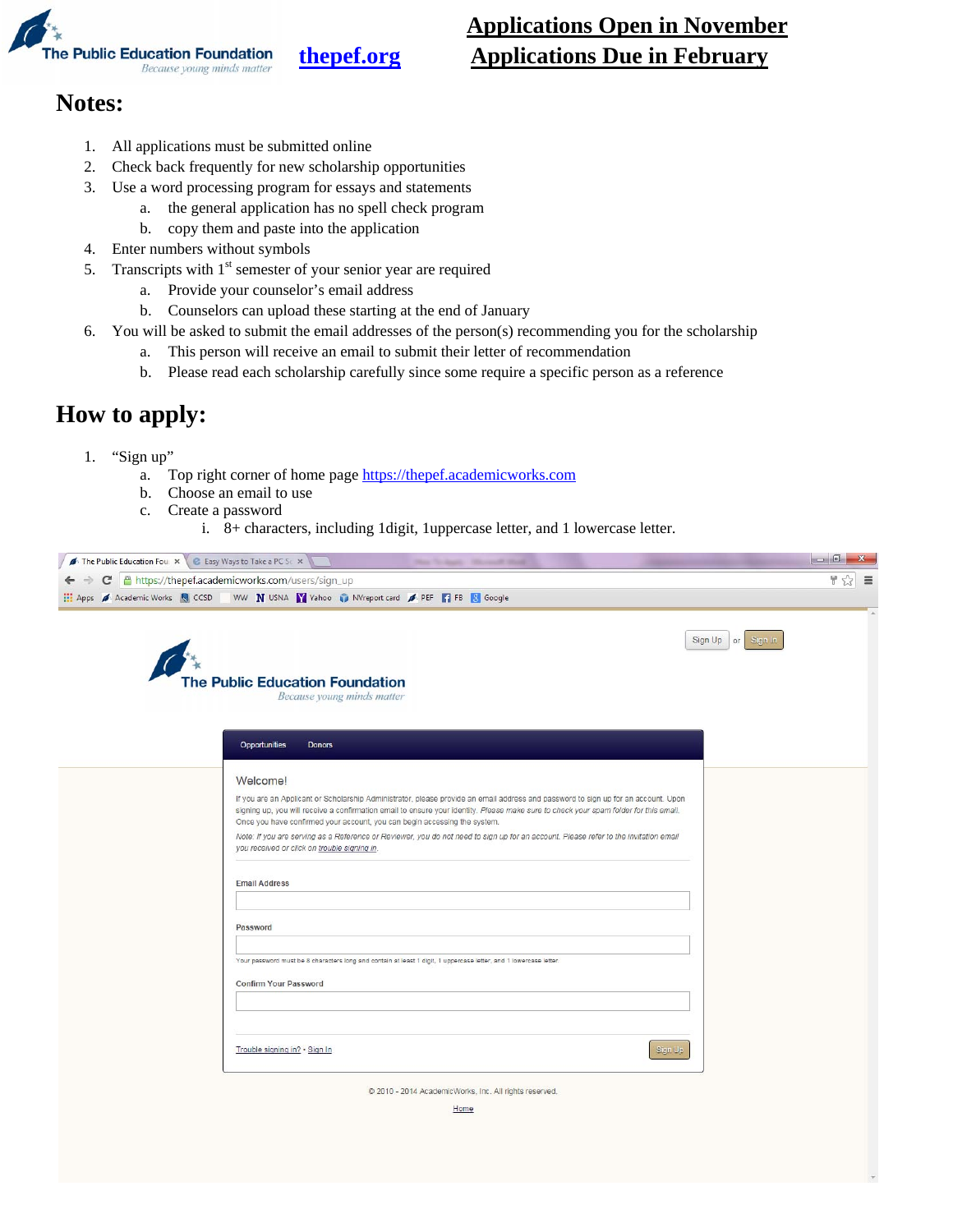2. Confirm identity via clicking on link in email sent to you



- 3. This brings you to "Your General Application."
	- a. Fill out the form
	- b. Questions with an asterisk are **required**
	- c. Enter 0 if you do not have a student number
	- d. Electronic Signatures are required at the end
	- e. Click Save and Keep Editing or Finish and Continue

| The Public Education Four X                                                                                | These The Applies - Millersmooth Streets                                                                                                                                                                                                                                                                                                                                                                                                                                                                                                                                                                                                                                                                                                                                                                                  |        |
|------------------------------------------------------------------------------------------------------------|---------------------------------------------------------------------------------------------------------------------------------------------------------------------------------------------------------------------------------------------------------------------------------------------------------------------------------------------------------------------------------------------------------------------------------------------------------------------------------------------------------------------------------------------------------------------------------------------------------------------------------------------------------------------------------------------------------------------------------------------------------------------------------------------------------------------------|--------|
| → C A https://thepef.academicworks.com/profile                                                             |                                                                                                                                                                                                                                                                                                                                                                                                                                                                                                                                                                                                                                                                                                                                                                                                                           | $72 =$ |
| <b>EE</b> Apps A Academic Works <b>Q</b> CCSD WW <b>N</b> USNA Y Yahoo C NVreport card A PEF T FB & Google |                                                                                                                                                                                                                                                                                                                                                                                                                                                                                                                                                                                                                                                                                                                                                                                                                           |        |
|                                                                                                            | $\mathbf{1}$<br>* 1. Electronic Signature (Type Full Name)                                                                                                                                                                                                                                                                                                                                                                                                                                                                                                                                                                                                                                                                                                                                                                |        |
|                                                                                                            | Sally Sample                                                                                                                                                                                                                                                                                                                                                                                                                                                                                                                                                                                                                                                                                                                                                                                                              |        |
|                                                                                                            | * 2. Parent/Guardian Electronic Signature (Type Full Name) (i)                                                                                                                                                                                                                                                                                                                                                                                                                                                                                                                                                                                                                                                                                                                                                            |        |
|                                                                                                            | Mommy Sample                                                                                                                                                                                                                                                                                                                                                                                                                                                                                                                                                                                                                                                                                                                                                                                                              |        |
|                                                                                                            | * 3. Today's Date                                                                                                                                                                                                                                                                                                                                                                                                                                                                                                                                                                                                                                                                                                                                                                                                         |        |
|                                                                                                            | 10/14/2014                                                                                                                                                                                                                                                                                                                                                                                                                                                                                                                                                                                                                                                                                                                                                                                                                |        |
|                                                                                                            | Please enter a date formatted like MM/DD/YYYY.                                                                                                                                                                                                                                                                                                                                                                                                                                                                                                                                                                                                                                                                                                                                                                            |        |
|                                                                                                            | * CERTIFICATION STATEMENT REQUIRED OF ALL APPLICANTS: All of the information provided on this forum is true and<br>complete to the best of my knowledge. I certify that I am attending or plan to enroll in an accredited and donor approved<br>post-secondary institution for the upcoming academic years. I hereby authorize The Public Education Foundation to utilize<br>information about my application and my likeness for publicity and public relations purposes. AUTHORIZATION FOR<br>RELEASE OF RECORDS: To comply with the provisions of the Family Educational Rights and Privacy Act of 1974,<br>permission is hereby given to school officials to release the school records and other requested information for<br>consideration in The Public Education Foundation Scholarship Program. - Answer 1 time. |        |
|                                                                                                            | $\mathbf{1}$<br>* 1. Electronic Signature (Type Full Name)                                                                                                                                                                                                                                                                                                                                                                                                                                                                                                                                                                                                                                                                                                                                                                |        |
|                                                                                                            | Sally Sample                                                                                                                                                                                                                                                                                                                                                                                                                                                                                                                                                                                                                                                                                                                                                                                                              |        |
|                                                                                                            | $\star$ 2. Parent/Guardian Electronic Signature (Type Full Name) (i)                                                                                                                                                                                                                                                                                                                                                                                                                                                                                                                                                                                                                                                                                                                                                      |        |
|                                                                                                            | Mommy Sample                                                                                                                                                                                                                                                                                                                                                                                                                                                                                                                                                                                                                                                                                                                                                                                                              |        |
|                                                                                                            | * 3. Today's Date                                                                                                                                                                                                                                                                                                                                                                                                                                                                                                                                                                                                                                                                                                                                                                                                         |        |
|                                                                                                            | 10/14/2014                                                                                                                                                                                                                                                                                                                                                                                                                                                                                                                                                                                                                                                                                                                                                                                                                |        |
|                                                                                                            | Please enter a date formatted like MM/DD/YYYY.                                                                                                                                                                                                                                                                                                                                                                                                                                                                                                                                                                                                                                                                                                                                                                            |        |
|                                                                                                            |                                                                                                                                                                                                                                                                                                                                                                                                                                                                                                                                                                                                                                                                                                                                                                                                                           |        |
|                                                                                                            | Save and Keep Editing<br><b>Finish and Continue</b><br>or                                                                                                                                                                                                                                                                                                                                                                                                                                                                                                                                                                                                                                                                                                                                                                 |        |
|                                                                                                            | @ 2010 - 2014 AcademicWorks, Inc. All rights reserved                                                                                                                                                                                                                                                                                                                                                                                                                                                                                                                                                                                                                                                                                                                                                                     |        |
|                                                                                                            | Home                                                                                                                                                                                                                                                                                                                                                                                                                                                                                                                                                                                                                                                                                                                                                                                                                      |        |